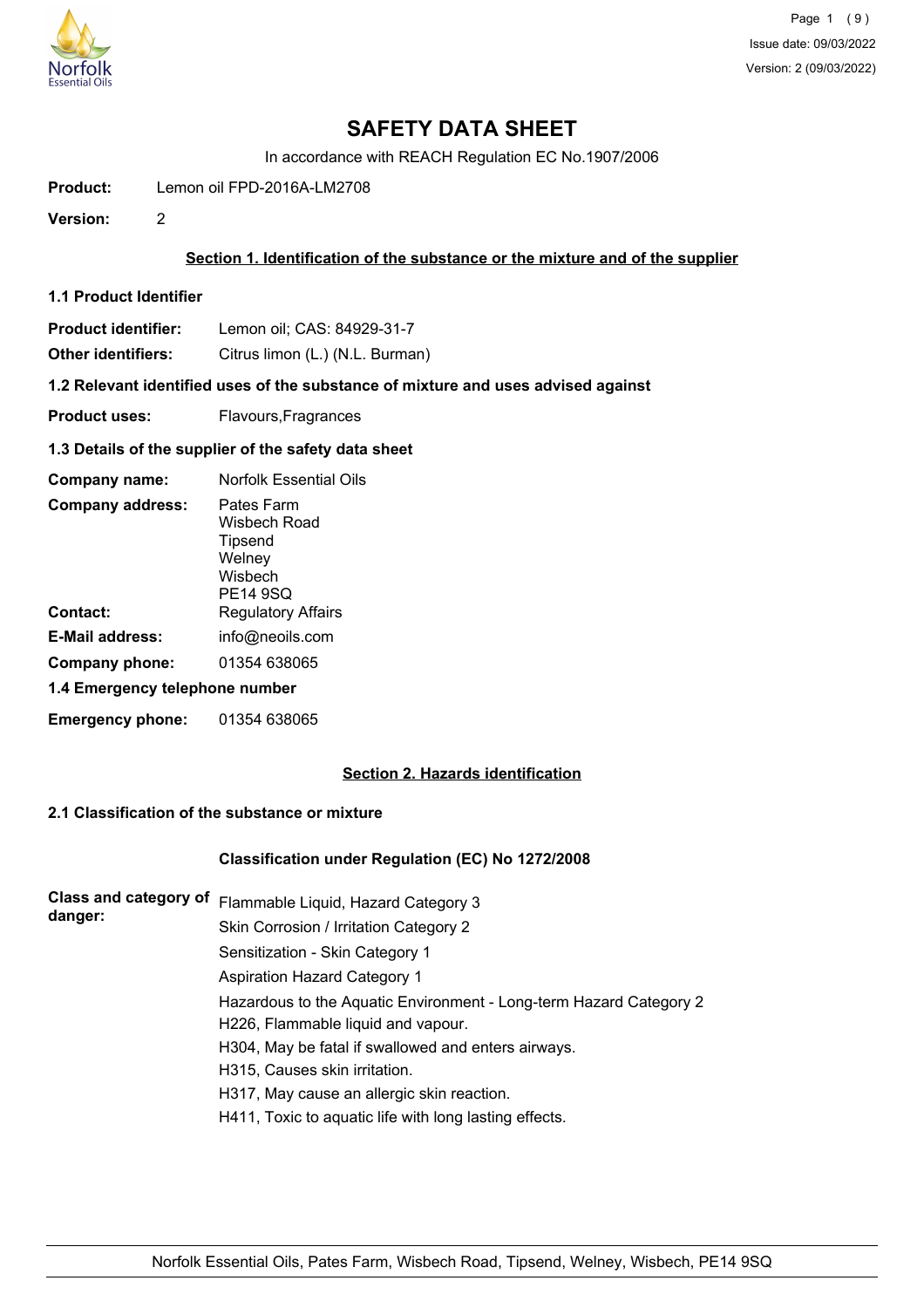

In accordance with REACH Regulation EC No.1907/2006

**Product:** Lemon oil FPD-2016A-LM2708

- **Version:** 2
- **2.2 Label elements**

|                                     | Classification under Regulation (EC) No 1272/2008                                                                                                            |
|-------------------------------------|--------------------------------------------------------------------------------------------------------------------------------------------------------------|
| Signal word:                        | Danger                                                                                                                                                       |
| <b>Hazard statements:</b>           | H226, Flammable liquid and vapour.                                                                                                                           |
|                                     | H304, May be fatal if swallowed and enters airways.                                                                                                          |
|                                     | H315, Causes skin irritation.                                                                                                                                |
|                                     | H317, May cause an allergic skin reaction.                                                                                                                   |
|                                     | H411, Toxic to aquatic life with long lasting effects.                                                                                                       |
| <b>M</b> factor:                    | None                                                                                                                                                         |
| <b>Supplemental</b><br>Information: | None                                                                                                                                                         |
| <b>Precautionary</b>                | P210, Keep away from heat, sparks, open flames and hot surfaces. - No smoking.                                                                               |
| statements:                         | P233, Keep container tightly closed.                                                                                                                         |
|                                     | P240, Ground/bond container and receiving equipment.                                                                                                         |
|                                     | P241, Use explosion-proof electrical, ventilating and lighting equipment.                                                                                    |
|                                     | P242, Use only non-sparking tools.                                                                                                                           |
|                                     | P243, Take precautionary measures against static discharge.                                                                                                  |
|                                     | P261, Avoid breathing vapour or dust.                                                                                                                        |
|                                     | P264, Wash hands and other contacted skin thoroughly after handling.                                                                                         |
|                                     | P272, Contaminated work clothing should not be allowed out of the workplace.                                                                                 |
|                                     | P273, Avoid release to the environment.                                                                                                                      |
|                                     | P280, Wear protective gloves/eye protection/face protection.                                                                                                 |
|                                     | P301/310, IF SWALLOWED: Immediately call a POISON CENTER or doctor/physician.                                                                                |
|                                     | P303/361/353, IF ON SKIN (or hair): Remove/take off immediately all contaminated clothing.<br>Rinse skin with water/shower.<br>P331, Do not induce vomiting. |
|                                     | P333/313, If skin irritation or rash occurs: Get medical advice/attention.                                                                                   |
|                                     | P362, Take off contaminated clothing and wash before reuse.                                                                                                  |
|                                     | P370/378, In case of fire: Use carbon dioxide, dry chemical, foam for extinction.                                                                            |
|                                     | P391, Collect spillage.                                                                                                                                      |
|                                     | P403/235, Store in a well-ventilated place. Keep cool.                                                                                                       |
|                                     | P405, Store locked up.                                                                                                                                       |
|                                     | P501, Dispose of contents/container to approved disposal site, in accordance with local<br>regulations.                                                      |
|                                     |                                                                                                                                                              |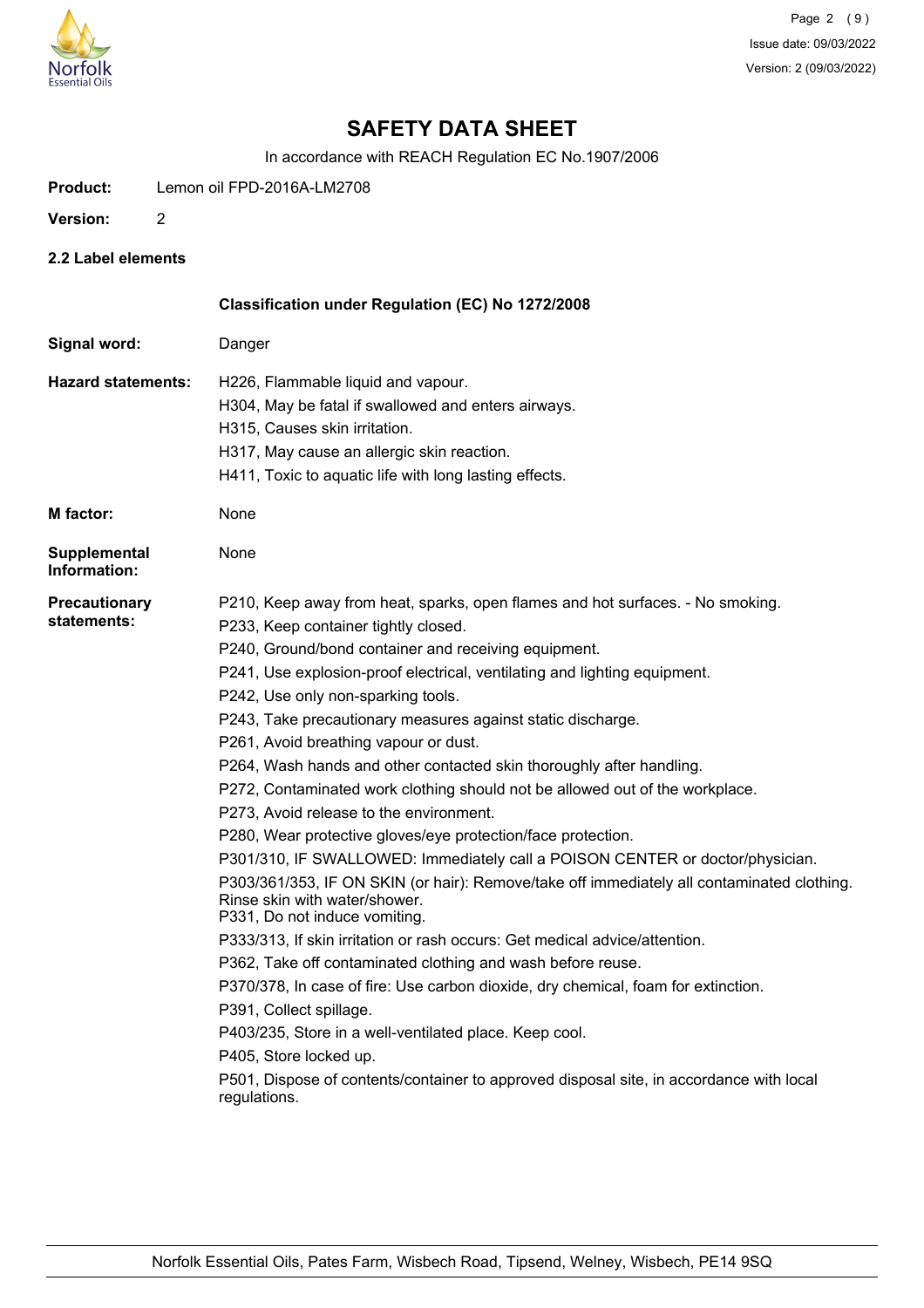

In accordance with REACH Regulation EC No.1907/2006



# **Section 3. Composition / information on ingredients**

## **3.1 Substances**

**Product identifier:** Lemon oil; CAS: 84929-31-7

## **Contains:**

| <b>Name</b>         | <b>CAS</b> | <b>EC</b> | <b>REACH Registration</b><br>No. | %           | <b>Classification for</b><br>(CLP) 1272/2008                                                                                        |
|---------------------|------------|-----------|----------------------------------|-------------|-------------------------------------------------------------------------------------------------------------------------------------|
| Ibeta-Pinene        | 127-91-3   | 204-872-5 |                                  | $10 - 20%$  | Flam. Liq. 3-Skin Irrit.<br>2-Skin Sens. 1B-Asp.<br>Tox 1-Aquatic Acute 1-<br>Aquatic Chronic 1;<br>H226-H304-H315-<br>lH317-H410.- |
| lp-Mentha-1,4-diene | 99-85-4    | 202-794-6 |                                  | $5 - 10%$   | Flam. Liq. 3-Asp. Tox 1;<br>H226-H304.-                                                                                             |
| Citral              | 5392-40-5  | 226-394-6 |                                  | $1 - 5%$    | Skin Irrit, 2-Skin Sens.<br>1B:H315-H317.-                                                                                          |
| lalpha-Pinene       | 80-56-8    | 201-291-9 |                                  | $1 - 5%$    | Flam. Liq. 3-Skin Irrit.<br>2-Skin Sens. 1B-Asp.<br>Tox 1-Aquatic Acute 1-<br>Aquatic Chronic 1;<br>H226-H304-H315-<br>H317-H410.-  |
| Myrcene             | 123-35-3   | 204-622-5 |                                  | $1 - 5%$    | Flam. Liq. 3-Skin Irrit.<br>2-Eye Irrit. 2-Asp. Tox<br>1;H226-H304-H315-<br>H319.-                                                  |
| Terpinolene         | 586-62-9   | 209-578-0 |                                  | $0.1 - 1\%$ | Skin Sens. 1B-Asp. Tox<br>1-Aquatic Acute 1-<br>Aquatic Chronic 1;<br>H304-H317-H410.-                                              |
| <b>Geraniol</b>     | 106-24-1   | 203-377-1 |                                  | $0.1 - 1\%$ | Skin Irrit. 2-Eye Dam.<br>1-Skin Sens. 1; H315-<br>H317-H318,-                                                                      |

# **Section 4. First-aid measures**

# **4.1 Description of first aid measures**

**Inhalation:** Remove from exposure site to fresh air, keep at rest, and obtain medical attention. **Eye exposure:** Flush immediately with water for at least 15 minutes. Contact physician if symptoms persist. **Skin exposure:** IF ON SKIN (or hair): Remove/take off immediately all contaminated clothing. Rinse skin with

Norfolk Essential Oils, Pates Farm, Wisbech Road, Tipsend, Welney, Wisbech, PE14 9SQ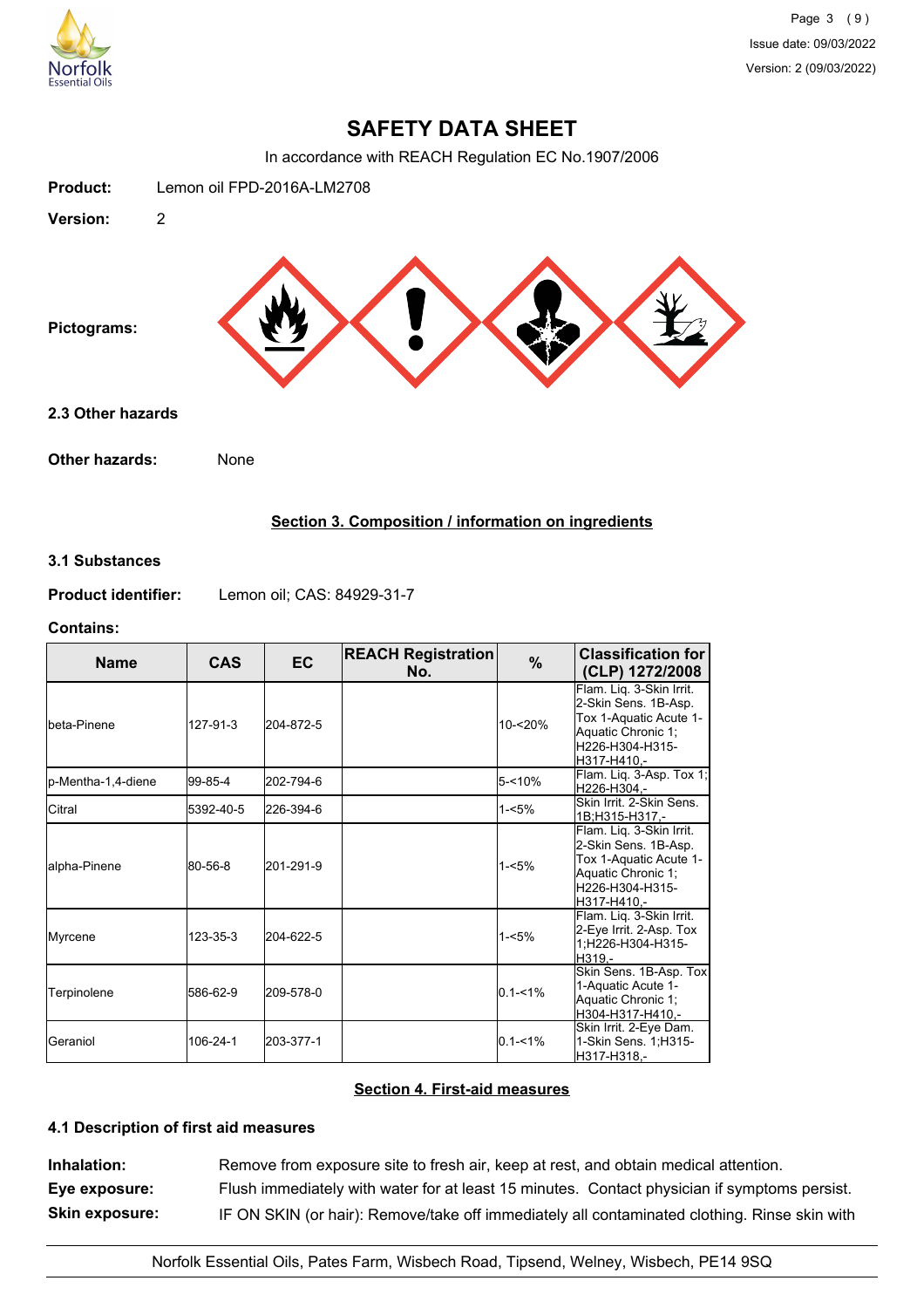

Page 4 (9) Issue date: 09/03/2022 Version: 2 (09/03/2022)

# **SAFETY DATA SHEET**

In accordance with REACH Regulation EC No.1907/2006

**Product:** Lemon oil FPD-2016A-LM2708

**Version:** 2

water/shower.

**Ingestion:** IF SWALLOWED: Immediately call a POISON CENTER or doctor/physician.

## **4.2 Most important symptoms and effects, both acute and delayed**

May be fatal if swallowed and enters airways. Causes skin irritation.

May cause an allergic skin reaction.

# **4.3 Indication of any immediate medical attention and special treatment needed**

None expected, see Section 4.1 for further information.

## **SECTION 5: Firefighting measures**

### **5.1 Extinguishing media**

Suitable media: Carbon dioxide, Dry chemical, Foam.

### **5.2 Special hazards arising from the substance or mixture**

In case of fire, may be liberated: Carbon monoxide, Unidentified organic compounds.

#### **5.3 Advice for fire fighters:**

In case of insufficient ventilation, wear suitable respiratory equipment.

## **Section 6. Accidental release measures**

## **6.1 Personal precautions, protective equipment and emergency procedures:**

Avoid inhalation. Avoid contact with skin and eyes. See protective measures under Section 7 and 8.

## **6.2 Environmental precautions:**

Keep away from drains, surface and ground water, and soil.

### **6.3 Methods and material for containment and cleaning up:**

Remove ignition sources. Provide adequate ventilation. Avoid excessive inhalation of vapours. Contain spillage immediately by use of sand or inert powder. Dispose of according to local regulations.

# **6.4 Reference to other sections:**

Also refer to sections 8 and 13.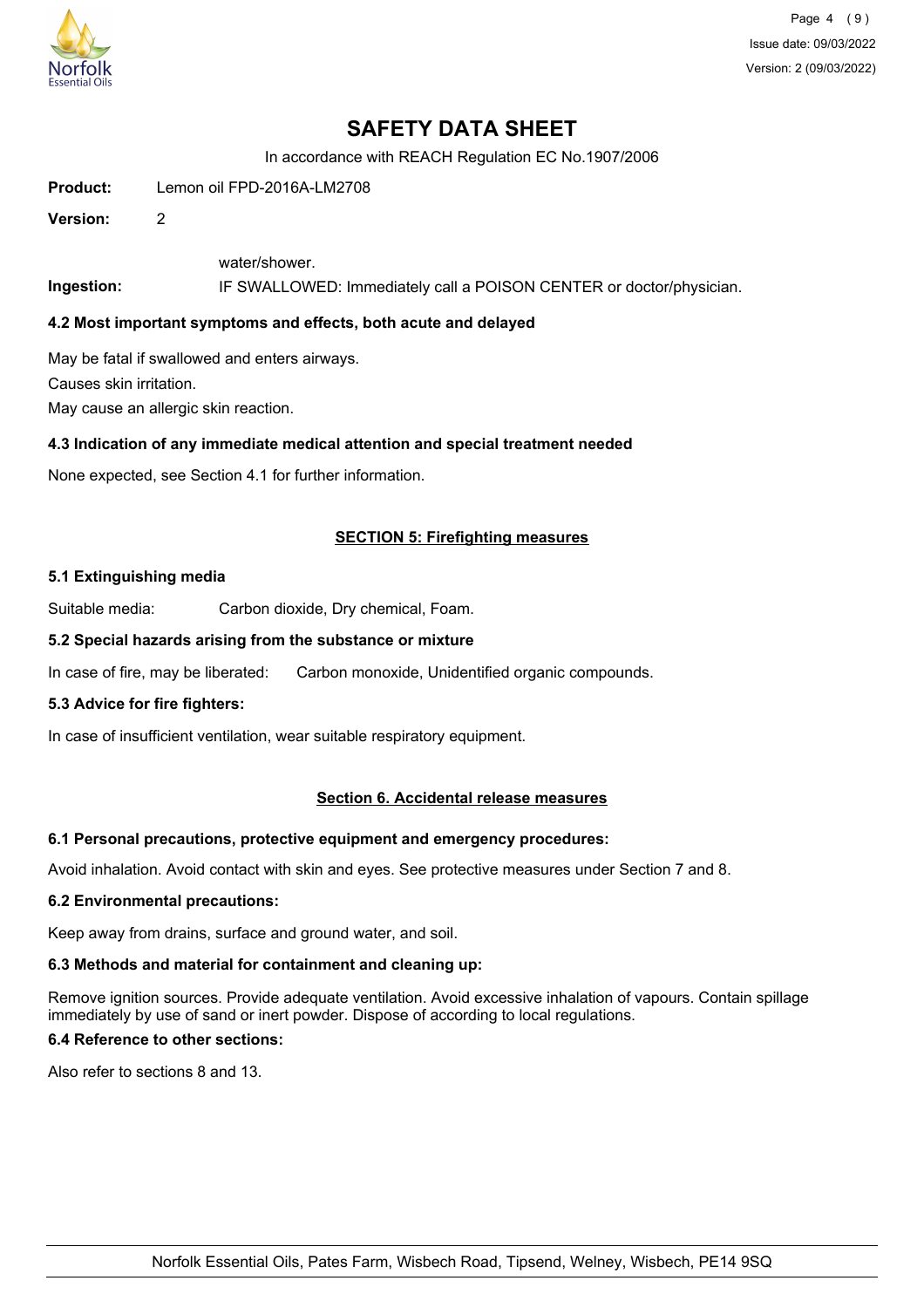

Page 5 (9) Issue date: 09/03/2022 Version: 2 (09/03/2022)

# **SAFETY DATA SHEET**

In accordance with REACH Regulation EC No.1907/2006

**Product:** Lemon oil FPD-2016A-LM2708

**Version:** 2

# **Section 7. Handling and storage**

### **7.1 Precautions for safe handling:**

Keep away from heat, sparks, open flames and hot surfaces. - No smoking.

# **7.2 Conditions for safe storage, including any incompatibilities:**

Ground/bond container and receiving equipment. Use only non-sparking tools. Take precautionary measures against static discharge.

### **7.3 Specific end use(s):**

Flavours,Fragrances: Use in accordance with good manufacturing and industrial hygiene practices.

## **Section 8. Exposure controls/personal protection**

#### **8.1 Control parameters**

Workplace exposure limits: Not Applicable

## **8.2 Exposure Controls**

#### **Eye / Skin Protection**

Wear protective gloves/eye protection/face protection

#### **Respiratory Protection**

Under normal conditions of use and where adequate ventilation is available to prevent build up of excessive vapour, this material should not require special engineering controls. However, in conditions of high or prolonged use, or high temperature or other conditions which increase exposure, the following engineering controls can be used to minimise exposure to personnel: a) Increase ventilation of the area with local exhaust ventilation. b) Personnel can use an approved, appropriately fitted respirator with organic vapour cartridge or canisters and particulate filters. c) Use closed systems for transferring and processing this material.

Also refer to Sections 2 and 7.

# **Section 9. Physical and chemical properties**

#### **9.1 Information on basic physical and chemical properties**

| Appearance:                     | Not determined    |
|---------------------------------|-------------------|
| Odour:                          | Not determined    |
| <b>Odour threshold:</b>         | Not determined    |
| pH:                             | Not determined    |
| Melting point / freezing point: | Not determined    |
| Initial boiling point / range:  | Not determined    |
| <b>Flash point:</b>             | 53.5 $^{\circ}$ C |
| <b>Evaporation rate:</b>        | Not determined    |
| Flammability (solid, gas):      | Not determined    |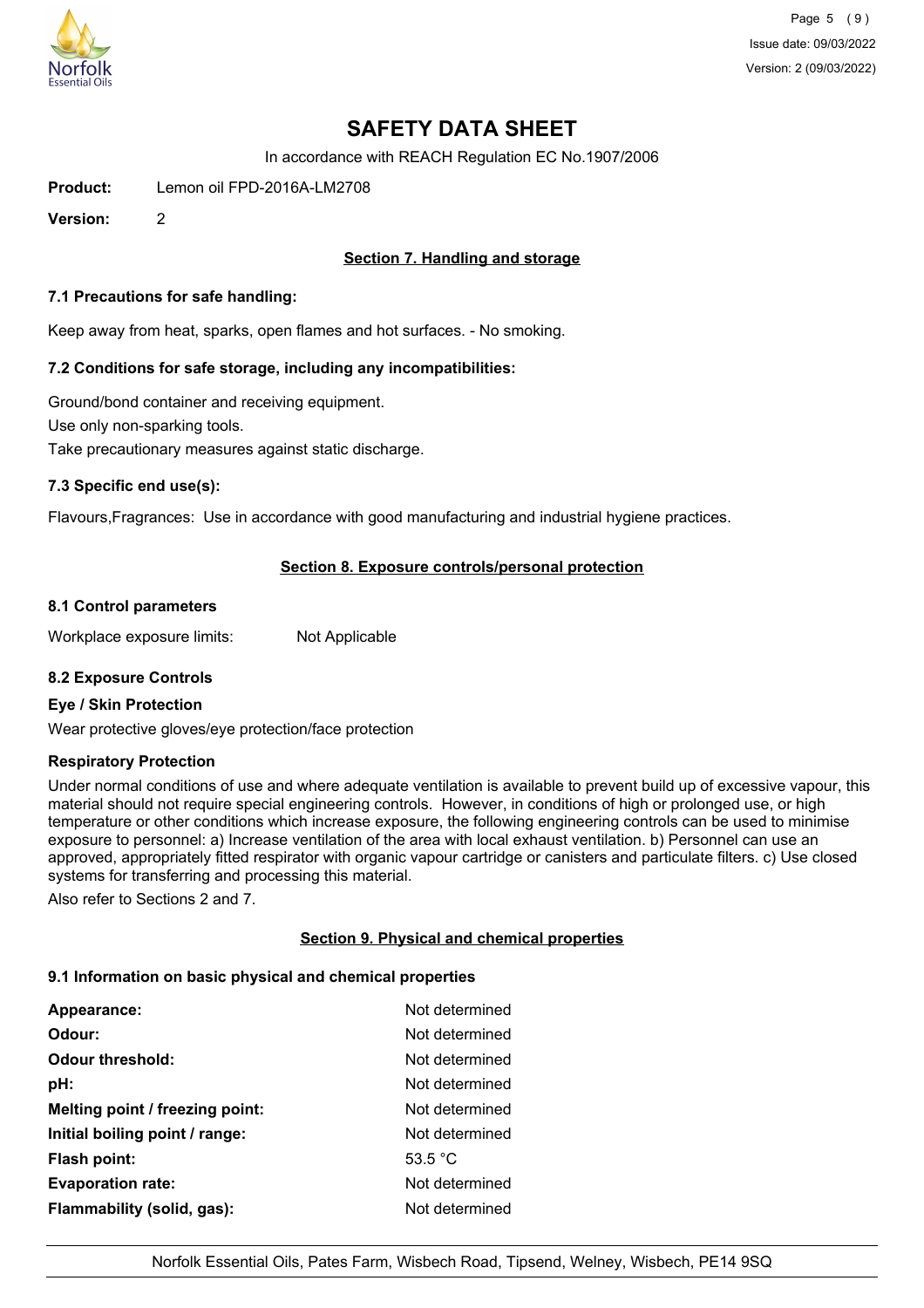

Page 6 (9) Issue date: 09/03/2022 Version: 2 (09/03/2022)

# **SAFETY DATA SHEET**

In accordance with REACH Regulation EC No.1907/2006

**Product:** Lemon oil FPD-2016A-LM2708

**Version:** 2

| Upper/lower flammability or explosive limits: | Product does not present an explosion hazard |
|-----------------------------------------------|----------------------------------------------|
| Vapour pressure:                              | Not determined                               |
| Vapour density:                               | Not determined                               |
| <b>Relative density:</b>                      | Not determined                               |
| Solubility(ies):                              | Not determined                               |
| Partition coefficient: n-octanol/water:       | Not determined                               |
| Auto-ignition temperature:                    | Not determined                               |
| <b>Decomposition temperature:</b>             | Not determined                               |
| <b>Viscosity:</b>                             | Not determined                               |
| <b>Explosive properties:</b>                  | Not expected                                 |
| <b>Oxidising properties:</b>                  | Not expected                                 |

**9.2 Other information:** None available

### **Section 10. Stability and reactivity**

## **10.1 Reactivity:**

Presents no significant reactivity hazard, by itself or in contact with water.

#### **10.2 Chemical stability:**

Good stability under normal storage conditions.

# **10.3 Possibility of hazardous reactions:**

Not expected under normal conditions of use.

### **10.4 Conditions to avoid:**

Avoid extreme heat.

# **10.5 Incompatible materials:**

Avoid contact with strong acids, alkalis or oxidising agents.

## **10.6 Hazardous decomposition products:**

Not expected.

# **Section 11. Toxicological information**

#### **11.1 Information on toxicological effects**

| <b>Acute Toxicity:</b>                    | Based on available data the classification criteria are not met. |
|-------------------------------------------|------------------------------------------------------------------|
| <b>Acute Toxicity Oral</b>                | >5000                                                            |
| <b>Acute Toxicity Dermal</b>              | >5000                                                            |
| <b>Acute Toxicity Inhalation</b>          | Not Available                                                    |
| <b>Skin corrosion/irritation:</b>         | Skin Corrosion / Irritation Category 2                           |
| Serious eye damage/irritation:            | Based on available data the classification criteria are not met. |
| <b>Respiratory or skin sensitisation:</b> | Sensitization - Skin Category 1                                  |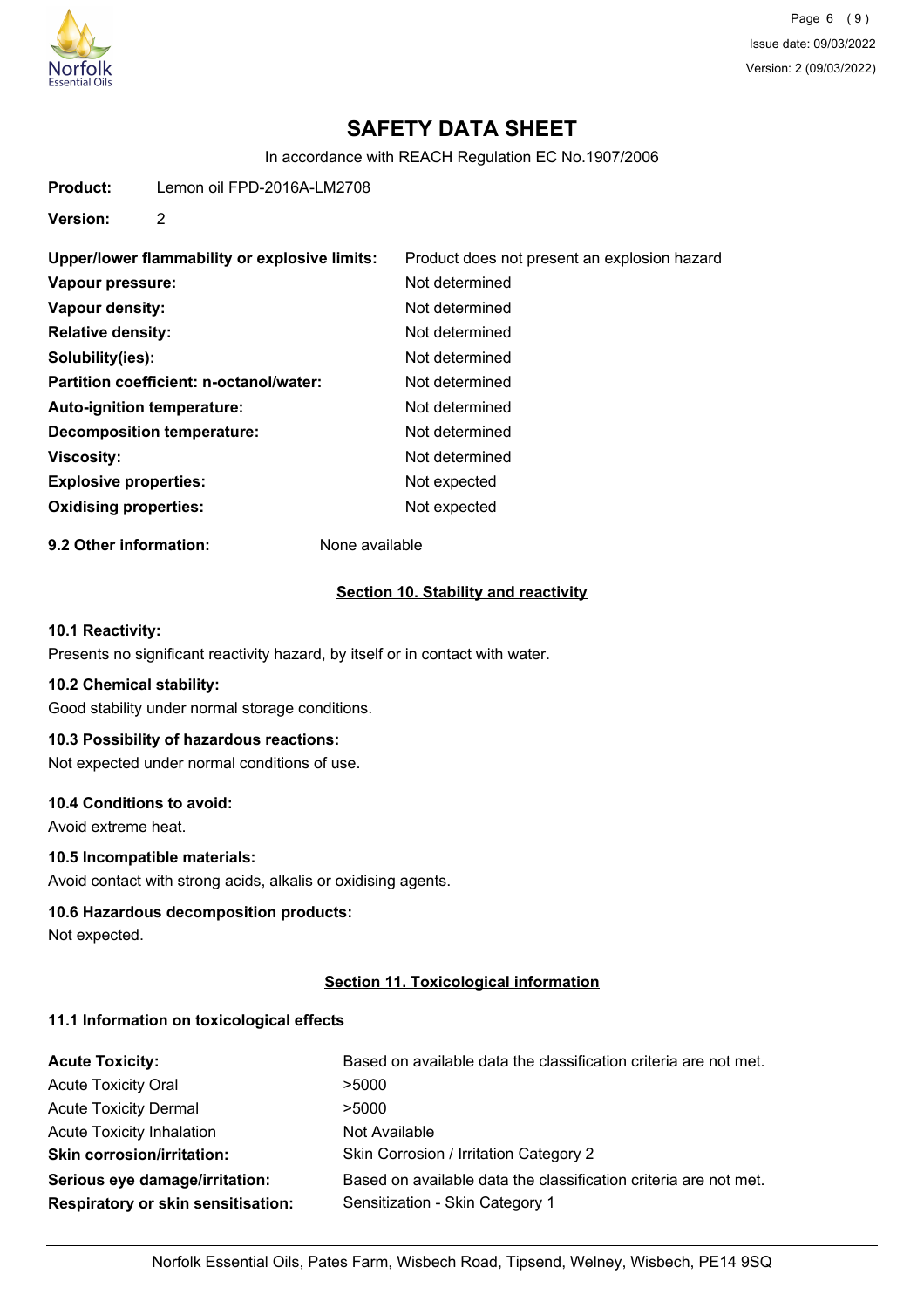

In accordance with REACH Regulation EC No.1907/2006

**Product:** Lemon oil FPD-2016A-LM2708

**Version:** 2

**Aspiration hazard:** Aspiration Hazard Category 1

Germ cell mutagenicity: Based on available data the classification criteria are not met. **Carcinogenicity:** Based on available data the classification criteria are not met. **Reproductive toxicity:** Based on available data the classification criteria are not met. **STOT-single exposure:** Based on available data the classification criteria are not met. **STOT-repeated exposure:** Based on available data the classification criteria are not met.

**Information about hazardous ingredients in the mixture**

Not Applicable

Refer to Sections 2 and 3 for additional information.

# **Section 12. Ecological information**

## **12.1 Toxicity:**

| Toxic to aquatic life with long lasting effects.                         |               |
|--------------------------------------------------------------------------|---------------|
| 12.2 Persistence and degradability:                                      | Not available |
| 12.3 Bioaccumulative potential:                                          | Not available |
| 12.4 Mobility in soil:                                                   | Not available |
| 12.5 Results of PBT and vPvB assessment:                                 |               |
| This substance does not meet the PBT/vPvB criteria of REACH, annex XIII. |               |
| 12.6 Other adverse effects:                                              | Not available |

# **Section 13. Disposal considerations**

## **13.1 Waste treatment methods:**

Dispose of in accordance with local regulations. Avoid disposing into drainage systems and into the environment. Empty containers should be taken to an approved waste handling site for recycling or disposal.

# **Section 14. Transport information**

| 14.1 UN number:                    | <b>UN1169</b>                                                                                                                                                                                                                  |
|------------------------------------|--------------------------------------------------------------------------------------------------------------------------------------------------------------------------------------------------------------------------------|
| 14.2 UN Proper Shipping Name:      | EXTRACTS, AROMATIC, LIQUID                                                                                                                                                                                                     |
| 14.3 Transport hazard class(es):   | 3                                                                                                                                                                                                                              |
| <b>Sub Risk:</b>                   | ۰                                                                                                                                                                                                                              |
| 14.4. Packing Group:               | Ш                                                                                                                                                                                                                              |
| <b>14.5 Environmental hazards:</b> | This is an environmentally hazardous substance.                                                                                                                                                                                |
| 14.6 Special precautions for user: | None additional                                                                                                                                                                                                                |
|                                    | 44 W. The concentration is a conservative of a concentration of the DOM of the UNA Assistant of the Conservation of the Conservation of the Conservation of the Conservation of the Conservation of the Conservation of the Co |

## **14.7 Transport in bulk according to Annex II of MARPOL73/78 and the IBC Code:**

Not applicable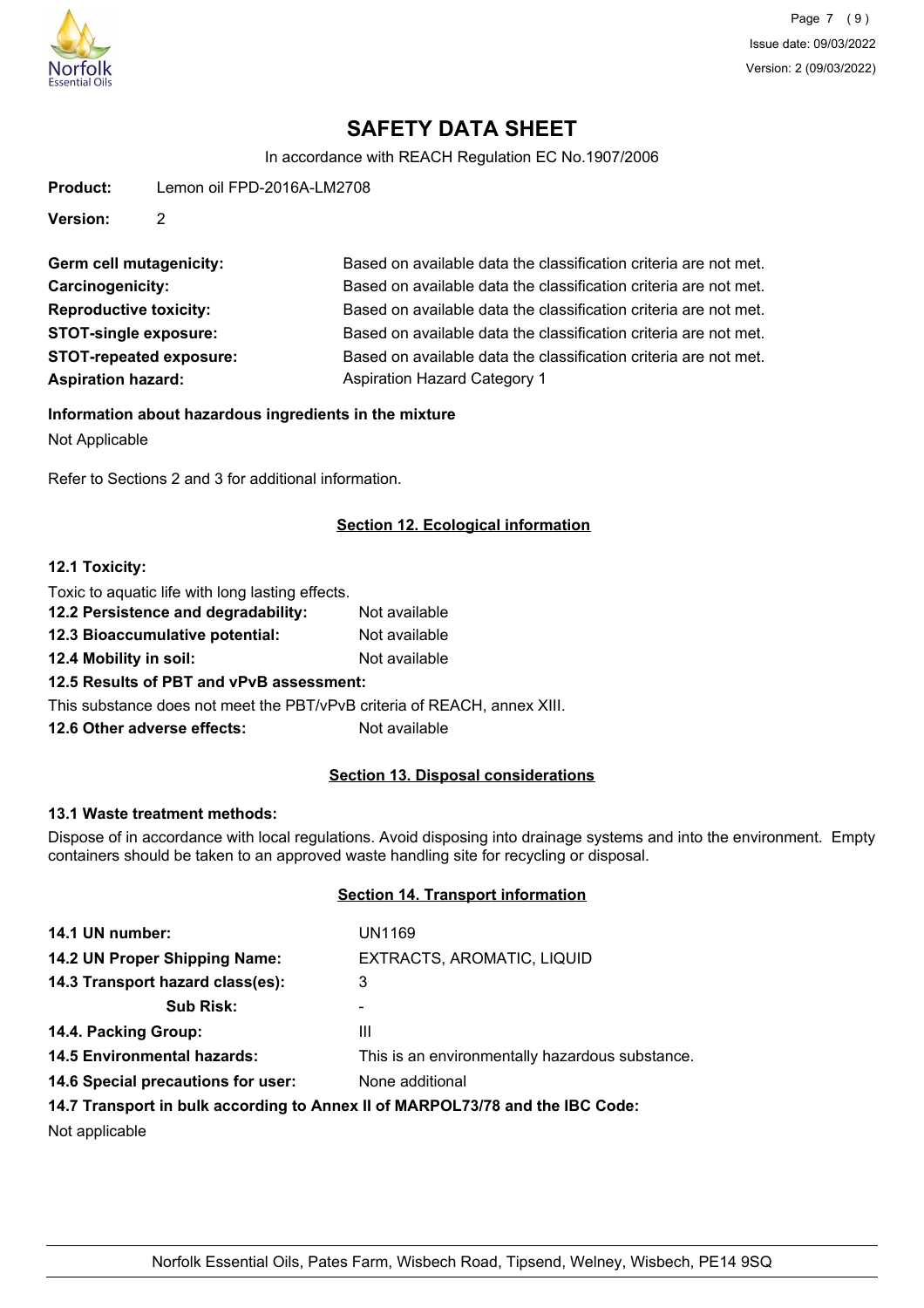

Page 8 (9) Issue date: 09/03/2022 Version: 2 (09/03/2022)

# **SAFETY DATA SHEET**

In accordance with REACH Regulation EC No.1907/2006

**Product:** Lemon oil FPD-2016A-LM2708

**Version:** 2

# **Section 15. Regulatory information**

# **15.1 Safety, health and environmental regulations/legislation specific for the substance or mixture**

Water Hazard Class (WGK): 2

# **15.2 Chemical Safety Assessment**

A Chemical Safety Assessment has not been carried out for this product.

# **Section 16. Other information**

| <b>Concentration % Limits:</b>  | EH C2=18.30% EH C3=1.83% SCI 2=58.82% SS 1=8.77% AH 1=10.42% |
|---------------------------------|--------------------------------------------------------------|
| <b>Total Fractional Values:</b> | EH C2=5.46 EH C3=54.64 SCI 2=1.70 SS 1=11.40 AH 1=9.60       |

## **Key to revisions:**

Classification under Regulation (EC) No 1272/2008 Concentration % Limits SECTION 3: Composition/information on ingredients Total Fractional Values

#### **Key to abbreviations:**

| Abbreviation      | <b>Meaning</b>                                                           |
|-------------------|--------------------------------------------------------------------------|
| Aquatic Acute 1   | Hazardous to the Aquatic Environment - Acute Hazard Category 1           |
| Aquatic Chronic 1 | Hazardous to the Aquatic Environment - Long-term Hazard Category 1       |
| Asp. Tox 1        | Aspiration Hazard Category 1                                             |
| Eye Dam. 1        | Eye Damage / Irritation Category 1                                       |
| Eye Irrit. 2      | Eye Damage / Irritation Category 2                                       |
| Flam. Liq. 3      | Flammable Liquid, Hazard Category 3                                      |
| H226              | Flammable liquid and vapour.                                             |
| H304              | May be fatal if swallowed and enters airways.                            |
| H315              | Causes skin irritation.                                                  |
| H317              | May cause an allergic skin reaction.                                     |
| H318              | Causes serious eye damage.                                               |
| H319              | Causes serious eye irritation.                                           |
| H410              | Very toxic to aquatic life with long lasting effects.                    |
| P210              | Keep away from heat, sparks, open flames and hot surfaces. - No smoking. |
| P233              | Keep container tightly closed.                                           |
| P240              | Ground/bond container and receiving equipment.                           |
| P241              | Use explosion-proof electrical, ventilating and lighting equipment.      |
| P242              | Use only non-sparking tools.                                             |
| P243              | Take precautionary measures against static discharge.                    |
| P261              | Avoid breathing vapour or dust.                                          |
| P264              | Wash hands and other contacted skin thoroughly after handling.           |
| P272              | Contaminated work clothing should not be allowed out of the workplace.   |